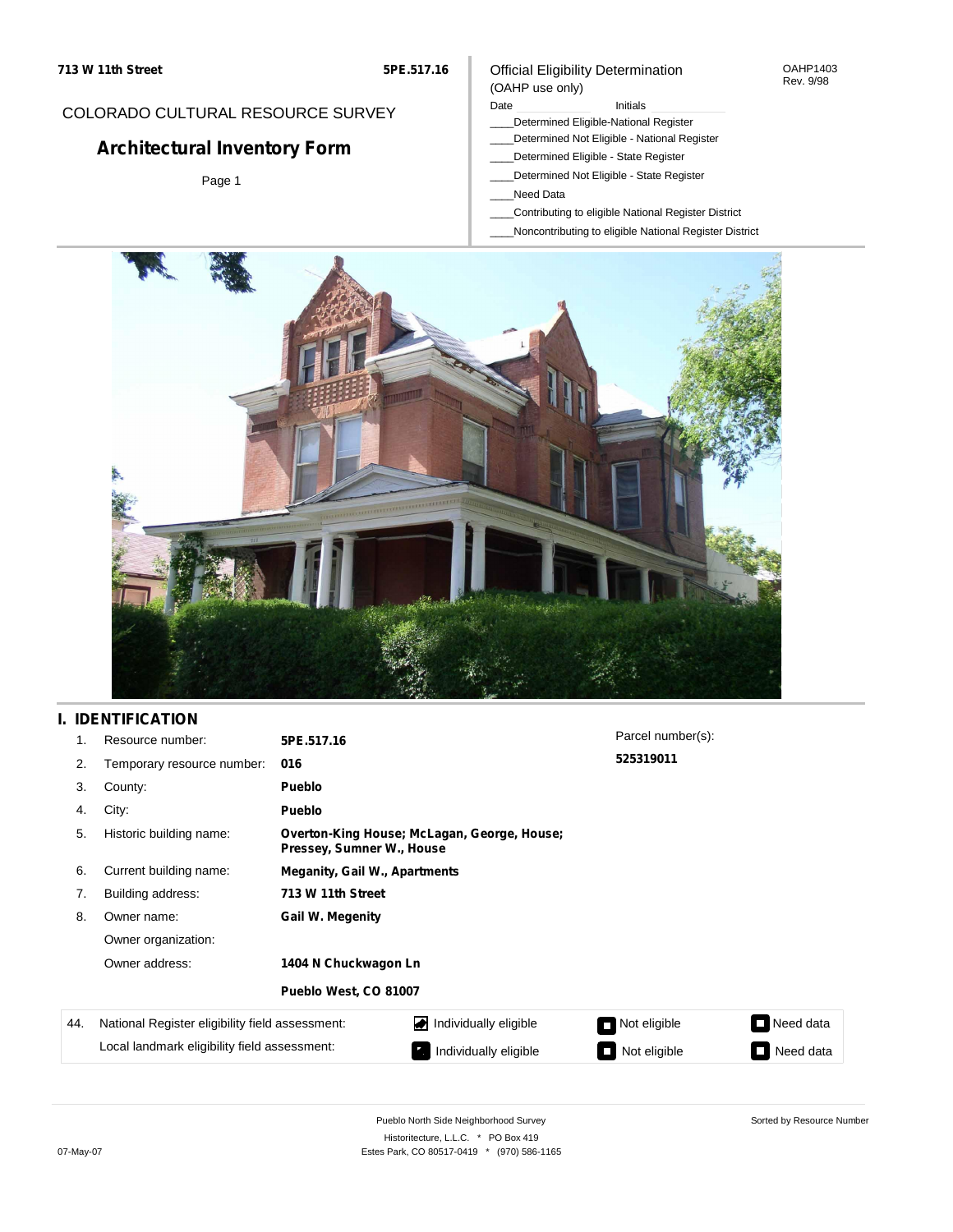Page 2

### **II. GEOGRAPHIC INFORMATION**

| 9.  | P.M.                    |    | 6th             |              | Township:               |       | <b>20S</b>                  |    |           |           | Range:            | 65W |         |
|-----|-------------------------|----|-----------------|--------------|-------------------------|-------|-----------------------------|----|-----------|-----------|-------------------|-----|---------|
|     |                         | SE | 1/4             | of <b>SE</b> | 1/4                     | of NE | 1/4                         | of | <b>SW</b> | 1/4       | of Section        |     | 25      |
|     | 10. UTM reference zone: |    |                 |              | 13                      |       |                             |    |           |           |                   |     |         |
|     | Easting:                |    |                 |              | 533553                  |       |                             |    |           | Northing: |                   |     | 4236426 |
| 11. |                         |    | USGS quad name: |              | <b>Northeast Pueblo</b> |       |                             |    |           | Scale:    |                   |     | 7.5     |
|     | Year:                   |    |                 |              | 1974)                   |       | 1961 (Photorevised 1970 and |    |           |           |                   |     |         |
| 12. | $Lot(s)$ :              |    |                 |              |                         |       | Lots 11 and 12; Block 1     |    |           |           |                   |     |         |
|     | Addition:               |    |                 |              | <b>Craig's Addition</b> |       |                             |    |           |           | Year of addition: |     | 1871    |

13. Boundary description and justification:

The boundary, as described above, contains but does not exceed the land historically associated with this property.

П Metes and bounds exist:

### **III. ARCHITECTURAL DESCRIPTION**

| 14. | Building plan (footprint, shape):    | <b>Irregular Plan</b>                |                       |
|-----|--------------------------------------|--------------------------------------|-----------------------|
|     | Other building plan descriptions:    |                                      |                       |
| 15. | Dimensions in feet (length x width): | 2,652 square feet                    |                       |
| 16. | Number of stories:                   | 21/2                                 |                       |
| 17. | Primary external wall material(s):   | <b>Brick</b><br><b>Stucco</b>        | Other wall materials: |
| 18. | Roof configuration:                  | <b>Hipped Roof/Gable-on-hip Roof</b> |                       |
|     | Other roof configurations:           |                                      |                       |
| 19. | Primary external roof material:      | <b>Asphalt Roof/Composition Roof</b> |                       |
|     | Other roof materials:                |                                      |                       |
| 20. | Special features:                    | Fence                                |                       |
|     |                                      | Chimney                              |                       |
|     |                                      | Porch                                |                       |
|     |                                      | <b>Tower</b>                         |                       |
|     |                                      | <b>Roof Treatment/Finial</b>         |                       |

#### 21. General architectural description:

Oriented to the south, this house rests on a foundation of rough-faced, white-painted, random sandstone ashlar, with 2-light, wood-frame hopper basement windows. A watertable of dressed, pink sandstone separates the foundation from the exterior walls. A concrete stairwell along the north end of the east elevation provides access to a basement apartment. A structure comprised of translucent, fiberglass walls and an arched, rolled-asphalt-covered roof, protects the stairwell. A red, pressed brick veneer, with thin mortar, clads the exterior walls. Belt courses protrude at levels corresponding to the sills and lintels of the windows. The bricks in a string course corresponding to the lintels are set at an angle. White-painted stucco covers two additions constructed across the rear (north) elevations. The eastern addition is a single story and features a shed roof. The **front-gabled western addition is two-stories high. Windows are generally 1-over-1-light, double-hung sash, with white-painted** wood frames and aluminum-frame storm windows. Windows piercing the upper half-story level of the octagonal tower on the southwest corner feature 15-light upper sashes. Most windows piercing the brick portions of the house feature sandstone sills and lintels. However, some windows, particularly those opening on the north end of the brick portion of the west elevation, have flat arches above them. Dominating the first story of the front (south) façade is a large, round-arch window. The archivolt,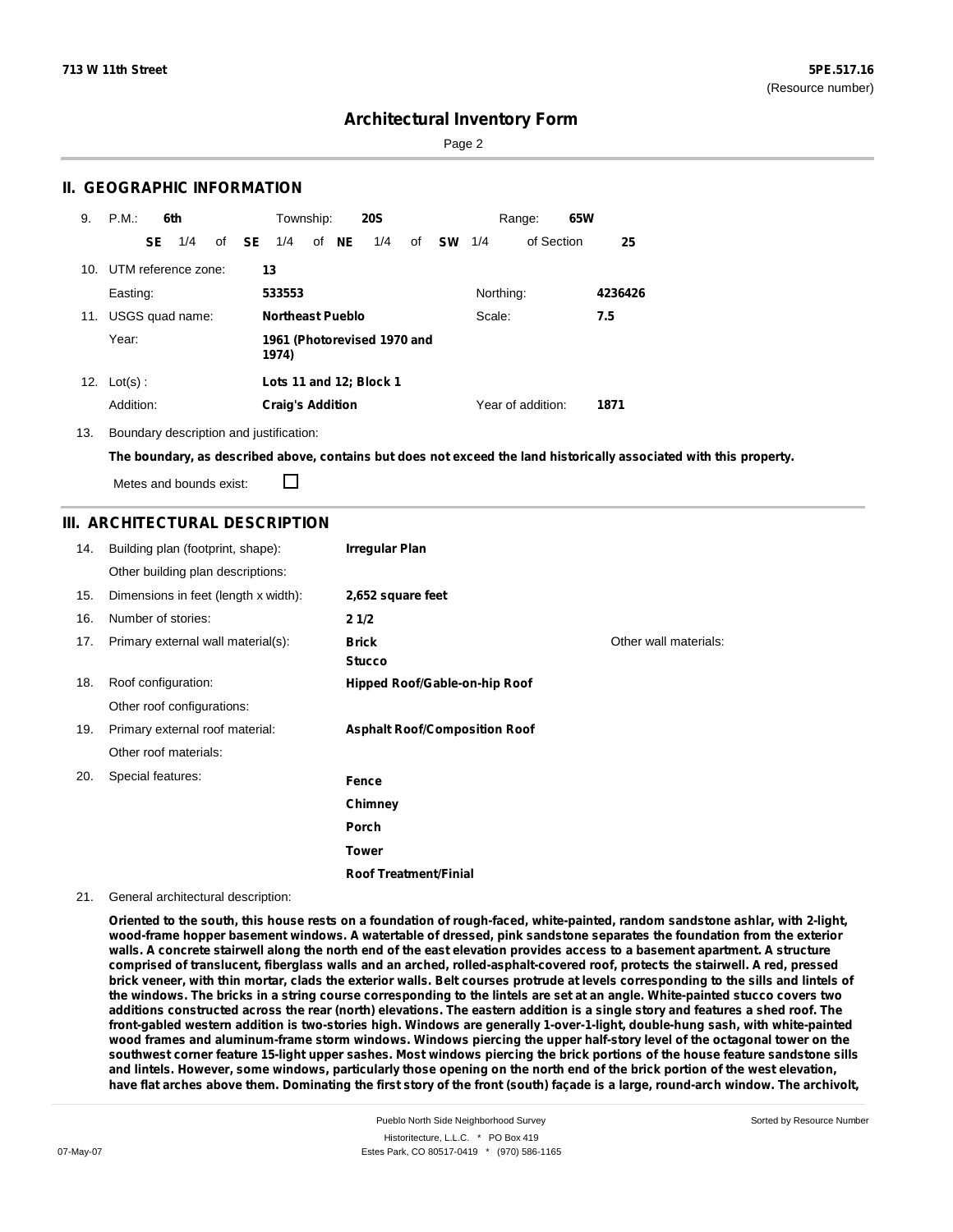Sorted by Resource Number

# **Architectural Inventory Form**

Page 3

constructed of pink, sandstone blocks, features a bottom edge carved to resemble a braided vine. Carvings of azaleas grace the springers. A small, 1-beside-1-light, sliding-sash window, with an aluminum frame, appears in a front-gabled dormer emerging from the south-slope of a gabled-roof form near the north end of the brick portion of the west elevation. A broad, hipped-roof porch spans the entire front (south) façade and wraps around the southeast corner, nearly spanning the entire east elevation as well. This porch features a wood floor and beadboard ceiling. The supports are white-painted, wood, Tuscan columns. Between them is a white-painted, wood balustrade. A dentiled cornice protrudes from beneath the boxed eaves of the porch. The porch is approached on the east end of its south side via wood steps. Above the steps, a pediment protrudes from the porch roof, supported on each side by paired columns. The main entrance is actually located on the north end of the brick portion of the east elevation. It features a 2-panel, 1-light, glass-in-wood-frame door, opening behind an aluminum-frame storm door. Above the doorway is a single-light transom. The door and transom frame are constructed of quarter-sawn oak. Two more doorways are located on the rear (north) elevation of the western addition. Both doors are white painted. The eastern door has four panels, while the western door is constructed of vertical planks. Front-gabled structures protruding from the center of the south- and east-facing slopes of the main, hipped roof, are essentially wall dormers. Each is faced in alternating blocks of dressed sandstone. Marking the junction of the dormer and the second-story lintels are sandstone blocks carved with oak or acanthus leaves. Both of these dormers feature sandstone gable projections. Gray, interlocking asphalt shingles cover all roof surfaces. White-painted wood fascia and soffit box the eaves. A tall, red brick chimney emerges from the southwest corner, **behind the tower.**

Architectural style: 22. **Late Victorian**

Other architectural styles: Building type:

23. Landscape or special setting features:

This property is located on terrain sloping downward from north to south, with an elevation of around 4,700 feet above mean sea level. The neighborhood features modest, one- and two-story houses. A grass strip separates the pink sandstone sidewalk from the street. This property is located on the north side of West 11th Street, an east-west-oriented thoroughfare. It is situated between 705 West 11th Street, to the east, and 715 West 11th Street, to the west. A generous planted grass yard surrounds the house. Hedges delimit the east and south side of the property, while a wrought-iron fence lines the west side. A gravel parking area is located behind (north) of the house, accessed via an east-west-oriented alley. A dome-shaped oven or incinerator is **located at the north edge of property.**

24. Associated buildings, features or objects: **No associated buildings identified.**

### **IV. ARCHITECTURAL HISTORY**

| 25. | Date of Construction:  | Estimate:         | 1900                             | Actual:                                                                                       |
|-----|------------------------|-------------------|----------------------------------|-----------------------------------------------------------------------------------------------|
|     | Source of Information: |                   |                                  | Pueblo County Office of Tax Assessor. Property information card [internet].                   |
| 26. | Architect:             | unknown           |                                  |                                                                                               |
|     | Source of information: |                   |                                  |                                                                                               |
| 27. | Builder:               | Andrew J. Overton |                                  |                                                                                               |
|     | Source of information: |                   | Co. consulted 1886 through 2003. | Pueblo City Directory. Pueblo, Co.; Salt Lake City; Kansas City, Mo.; and others: R.L. Polk & |
| 28. | Original Owner:        | Andrew J. Overton |                                  |                                                                                               |
|     | Source of information: |                   | Co. consulted 1886 through 2003. | Pueblo City Directory. Pueblo, Co.; Salt Lake City; Kansas City, Mo.; and others: R.L. Polk & |

29. Construction history:

According to Pueblo County tax records and other sources, this house was constructed around 1900. An analysis of the form, style, and materials corroborates this date. Two notable additions protrude from the rear (north) elevation. The western addition appears to date to the 1930s, when the owner converted this house into apartments. The eastern addition appears to date to the 1940s. A photograph from a 1981 survey reveals that the façade of this building has not been altered since that time.

30. Location: **original** Date of move(s):

### **V. HISTORICAL ASSOCIATIONS**

| O <sub>initial</sub>     | Single Dwelling         |
|--------------------------|-------------------------|
| <del>ongmarusoto).</del> | <b>Olligic Dwelling</b> |

Pueblo North Side Neighborhood Survey Historitecture, L.L.C. \* PO Box 419 07-May-07 **Estes Park, CO 80517-0419** \* (970) 586-1165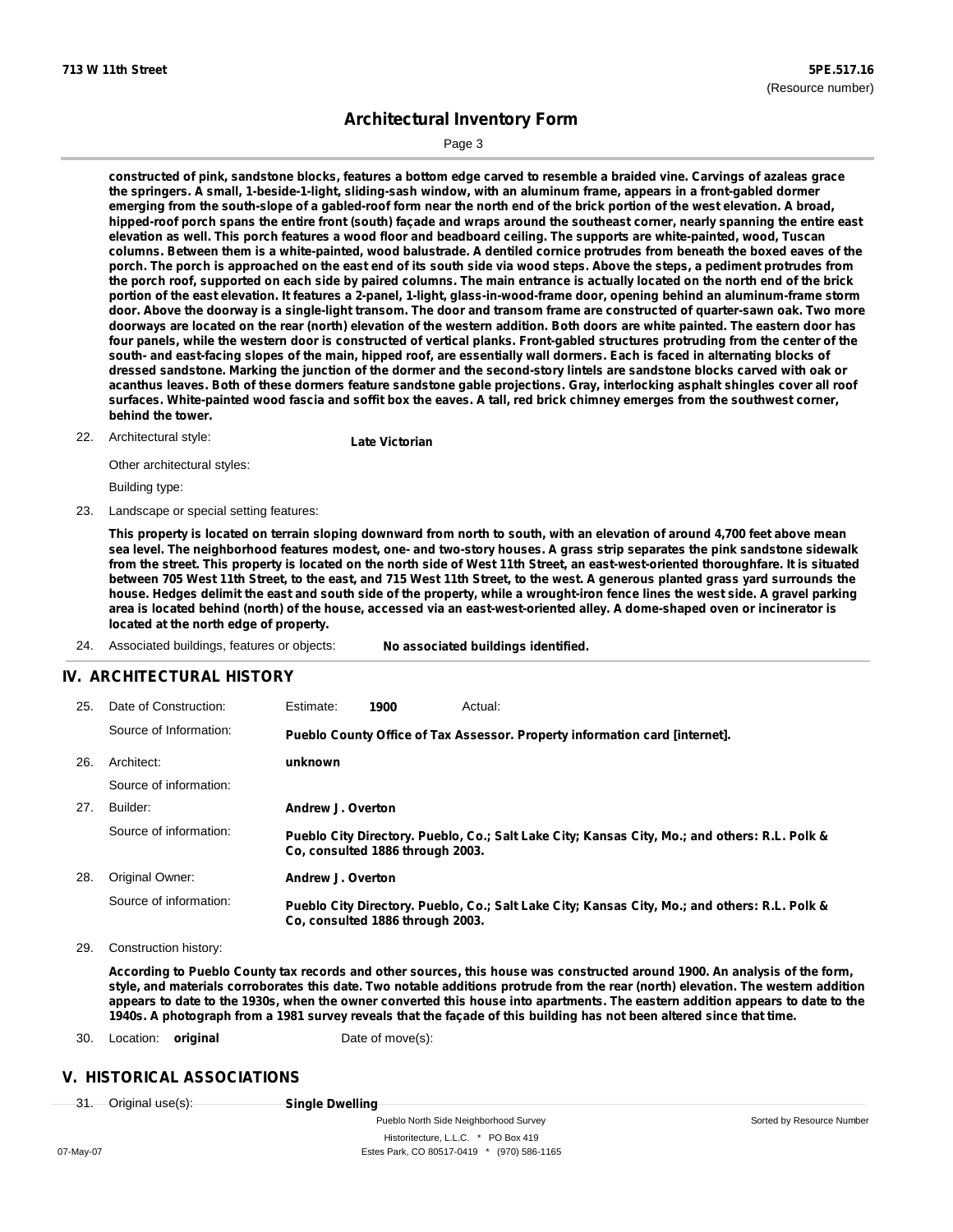Page 4

| 31. | Original use(s):         | <b>Single Dwelling</b>      |
|-----|--------------------------|-----------------------------|
|     | 32. Intermediate use(s): | <b>Multiple Dwelling</b>    |
|     | 33. Current use(s):      | <b>Multiple Dwelling</b>    |
|     | 34. Site type(s):        | <b>Residence, Apartment</b> |

35. Historical background:

This house appears to have been constructed just prior to 1900 by Andrew J. Overton, an early Pueblo real estate developer and contractor (as well as an ice dealer and prospector). The first resident was Hosea B. King and his family, who rented the house. King was president and general manager of the H.B. King Commission Company, a wholesale grocer and supplier, and vice-president of the Spanish Peaks Coal Company. King was born in October 1858 in Iowa. His wife, Myra B. King, was also born in Iowa, in August 1865. They were married around 1884 and had two daughters, Ethel B. and Jessie B. King. The Kings shared this house with a number of individuals, including Joseph M. and Susan V. Douglas, Myra King's parents, and her brother, Ebeneezer E. Joseph. The Kings hosted two boarders, Bertha Bramard and Nellie L. Hill, as well as a domestic servant, **Hilda (or Tilda) Garlatson.**

Prior to 1909, George McLagan, president of the Bank of Commerce, purchased the house as his residence. He was born around 1860 in Minnesota. His wife, Wood McLagan, was born in Texas around 1863. They had a daughter, Hazel. The family **resided here with two live-in domestic servants, Justine Brosky and Alexander Robinson.**

Around 1919, Sumner W. Pressey purchased the house and resided here with his wife, Lula, and sons Wadsworth, Charles, and Richard. Sumner was born in New Hampshire in 1884. He attended Cañon City High School and graduated in 1905 from Washburn University in Topeka, Kansas, where he was captain of both the baseball and track teams. He immediately moved to Pueblo where, in 1906, he established the Pressey Fruit and Produce Wholesale Company, which operated until 1930. In the wake of Pueblo's devastating 1921 flood, the governor commissioned Pressey to direct cleanup and rescue operations until National Guard officers arrived from Denver. From 1930 until 1946, he was a private operator in the oil drilling industry. Then, in 1946, he established S.W. Pressey and Son, Inc., a firm that distributed oil-drilling equipment. Pressey was a member of the committee that organized the Pueblo Chamber of Commerce. He held prominent leadership roles in a number of civic and fraternal organizations, including the Rotary, Masons, Shriners, Rose Croix, and DeMolay. He was a member of First Baptist Church. The Pressey family resided here until just prior to 1930. They later moved to 2830 High Street. Sumner Pressey died on **January 27, 1964.**

The Presseys appear to have been the last single family to occupy the home. Like many of the large houses in this neighborhood during the Great Depression, a subsequent owner divided the building into apartments. By 1935, it had gained the name Azalea Apartments. The owner from around 1940 through 1955 was Charles F. Adcox, who resided in one of the units with his wife, Susie E. Adcox, Charles came to Pueblo in 1915. He was owner of Triangle Auto Electric, Charles and Susie had one son, Charles E. Adcox, and were members of Park Hill Baptist Church. The Adcoxes remained here until they sold the **building in 1956. Charles died on September 8, 1980, and Susie on June 3, 1987.**

Purchasing the property was Allen Bright, who owned it until 1974, when Gail W. Megenity bought it. She continues to own the **property and operate it as an apartment building.**

Sources of information: 36.

**"Charlie F. Adcox" [obituary]. Pueblo Star-Journal, 10 September 1980, p. 10B.**

**"Susie E. Adcox" [obituary]. Pueblo Chieftain, 4 June 1987, p. 6D.**

**"S.W. Pressey, 80, Succumbs; Civic and Business Leader." Pueblo Chieftain, 29 January 1964, p. 6B.**

**"Pressey (Sumner W.)" [obituary]. Pueblo Chieftain, 29 January 1964, p. 6B.**

**Pueblo City Directory. Pueblo, Co.; Salt Lake City; Kansas City, Mo.; and others: R.L. Polk & Co, consulted 1886 through 2003.**

**Munch, J. Colorado Cultural Resource Survey, Architectural/Historical Component Form (no. 618), August 1981.**

**U.S. Census of 1880. Pueblo, Pueblo, Colorado; Roll: T9\_92; Family History Film: 1254092; Page: 250.2000; Enumeration District: 93; Image: 0507.**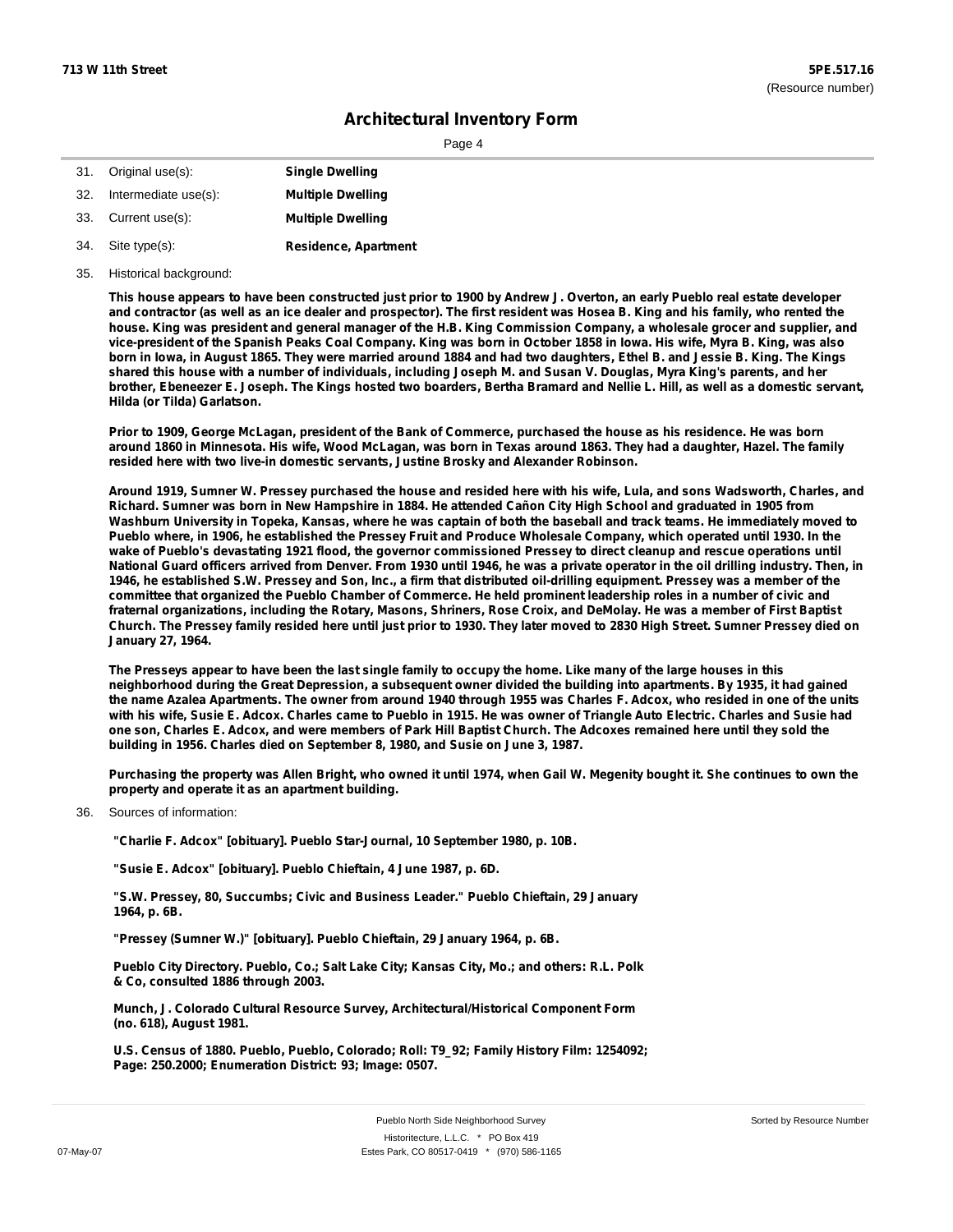Page 5

**U.S. Census of 1900. Pueblo, Pueblo, Colorado; Roll: T623 128; Page: 5A; Enumeration District: 97.**

**U.S. Census of 1900. Pueblo, Pueblo, Colorado; Roll: T623 128; Page: 8B; Enumeration District: 93.**

**U.S. Census of 1910. Precinct 4, Pueblo, Colorado; Roll: T624\_124; Page: 8B; Enumeration District: 156; Image: 689.**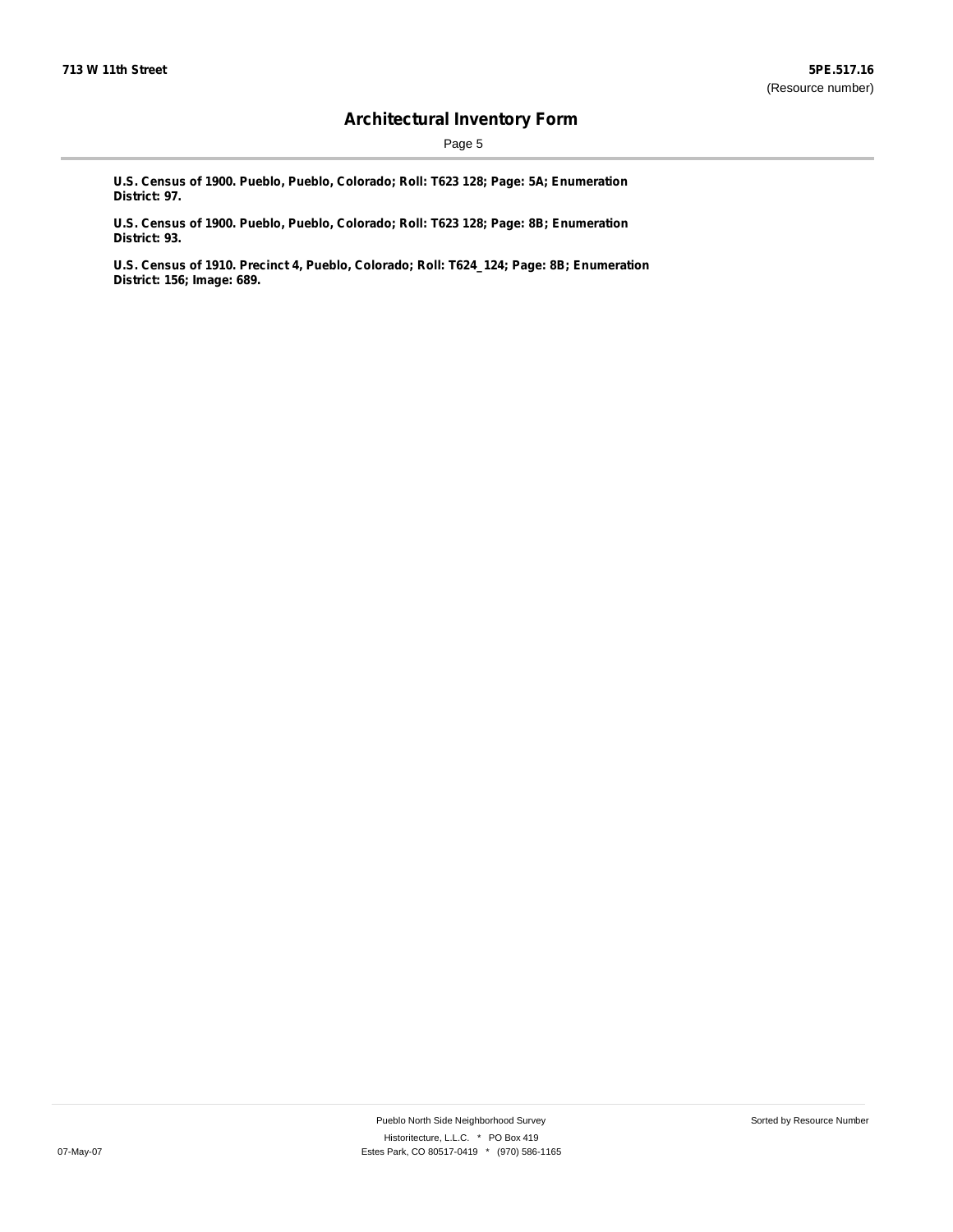Page 6

|     | <b>VI. SIGNIFICANCE</b>                                                                                                                                                                                                                                                                                                                                                                                                                                                                                                                                                                                                                                                                                                                      |                                                                                                                                                                         |  |  |  |  |  |  |
|-----|----------------------------------------------------------------------------------------------------------------------------------------------------------------------------------------------------------------------------------------------------------------------------------------------------------------------------------------------------------------------------------------------------------------------------------------------------------------------------------------------------------------------------------------------------------------------------------------------------------------------------------------------------------------------------------------------------------------------------------------------|-------------------------------------------------------------------------------------------------------------------------------------------------------------------------|--|--|--|--|--|--|
| 37. | Local landmark designation:<br>Designation authority:<br>Date of designation:                                                                                                                                                                                                                                                                                                                                                                                                                                                                                                                                                                                                                                                                | Yes $\Box$<br>No.<br>$\mathcal{F}_{\mathcal{A}}$                                                                                                                        |  |  |  |  |  |  |
| 38. | Applicable National Register criteria:                                                                                                                                                                                                                                                                                                                                                                                                                                                                                                                                                                                                                                                                                                       |                                                                                                                                                                         |  |  |  |  |  |  |
|     | A. Associated with events that have made a significant contribution to the broad pattern of our history.<br>ଭ<br>B. Associated with the lives of persons significant in our past.<br>$\Box$<br>C. Embodies the distinctive characteristics of a type, period, or method of construction, or represents the work<br>of a master, or that possess high artistic values, or represents a significant and distinguished entity whose<br>components may lack individual distinction.<br>D. Has yielded, or may be likely to yield, information important in history or prehistory.<br>Qualifies under Criteria Considerations A through G (see manual).<br>$\overline{\phantom{a}}$<br>Does not meet any of the above National Register criteria. |                                                                                                                                                                         |  |  |  |  |  |  |
|     | <b>Pueblo Standards for Designation:</b>                                                                                                                                                                                                                                                                                                                                                                                                                                                                                                                                                                                                                                                                                                     |                                                                                                                                                                         |  |  |  |  |  |  |
|     | 1a. History<br>F.                                                                                                                                                                                                                                                                                                                                                                                                                                                                                                                                                                                                                                                                                                                            | Have direct association with the historical development of the city, state, or nation; or                                                                               |  |  |  |  |  |  |
|     | <u>1b. History</u><br>$\sim$                                                                                                                                                                                                                                                                                                                                                                                                                                                                                                                                                                                                                                                                                                                 | Be the site of a significant historic event; or                                                                                                                         |  |  |  |  |  |  |
|     | 1c. History<br>$\Box$                                                                                                                                                                                                                                                                                                                                                                                                                                                                                                                                                                                                                                                                                                                        | Have direct and substantial association with a person or group of persons who had influence on society.                                                                 |  |  |  |  |  |  |
|     | 2a. Architecture<br>$\Box$                                                                                                                                                                                                                                                                                                                                                                                                                                                                                                                                                                                                                                                                                                                   | Embody distinguishing characteristics of an architectural style or type; or                                                                                             |  |  |  |  |  |  |
|     | 2b. Architecture                                                                                                                                                                                                                                                                                                                                                                                                                                                                                                                                                                                                                                                                                                                             |                                                                                                                                                                         |  |  |  |  |  |  |
|     | <b>C</b>                                                                                                                                                                                                                                                                                                                                                                                                                                                                                                                                                                                                                                                                                                                                     | Be a significant example of the work of a recognized architect or master builder, or                                                                                    |  |  |  |  |  |  |
|     | 2c. Architecture<br>$\Box$                                                                                                                                                                                                                                                                                                                                                                                                                                                                                                                                                                                                                                                                                                                   | Contain elements of architectural design, engineering, materials, craftsmanship, or artistic merit which represent a<br>significant or influential innovation;          |  |  |  |  |  |  |
|     | 2d. Architecture<br>$\blacksquare$                                                                                                                                                                                                                                                                                                                                                                                                                                                                                                                                                                                                                                                                                                           | Portray the environment of a group of people or physical development of an area of the city in an era of history<br>characterized by a distinctive architectural style. |  |  |  |  |  |  |
|     | 3a. Geography                                                                                                                                                                                                                                                                                                                                                                                                                                                                                                                                                                                                                                                                                                                                | Have a prominent location or be an established, familiar, and orienting visual feature of the contemporary city, or                                                     |  |  |  |  |  |  |
|     | 3b. Geography<br>or rarity; or                                                                                                                                                                                                                                                                                                                                                                                                                                                                                                                                                                                                                                                                                                               | Promote understanding and appreciation of Pueblo's environment by means of distinctive physical characteristics                                                         |  |  |  |  |  |  |
|     | 3c. Geography<br>$\sim$                                                                                                                                                                                                                                                                                                                                                                                                                                                                                                                                                                                                                                                                                                                      | Make a special contribution to Pueblo's distinctive character.                                                                                                          |  |  |  |  |  |  |
|     | Not Applicable                                                                                                                                                                                                                                                                                                                                                                                                                                                                                                                                                                                                                                                                                                                               | Does not meet any of the above Pueblo landmark criteria.                                                                                                                |  |  |  |  |  |  |
| 39. | Area(s) of Significance:                                                                                                                                                                                                                                                                                                                                                                                                                                                                                                                                                                                                                                                                                                                     | <b>Social History</b><br><b>Architecture</b>                                                                                                                            |  |  |  |  |  |  |
| 40. | Period of Significance:                                                                                                                                                                                                                                                                                                                                                                                                                                                                                                                                                                                                                                                                                                                      | Social History, ca. 1900-ca.1930; Architecture, ca. 1900                                                                                                                |  |  |  |  |  |  |
| 41. | Level of significance:                                                                                                                                                                                                                                                                                                                                                                                                                                                                                                                                                                                                                                                                                                                       | National:<br>Local<br>State                                                                                                                                             |  |  |  |  |  |  |
|     |                                                                                                                                                                                                                                                                                                                                                                                                                                                                                                                                                                                                                                                                                                                                              | Pueblo North Side Neighborhood Survey<br>Sorted by Resource Number                                                                                                      |  |  |  |  |  |  |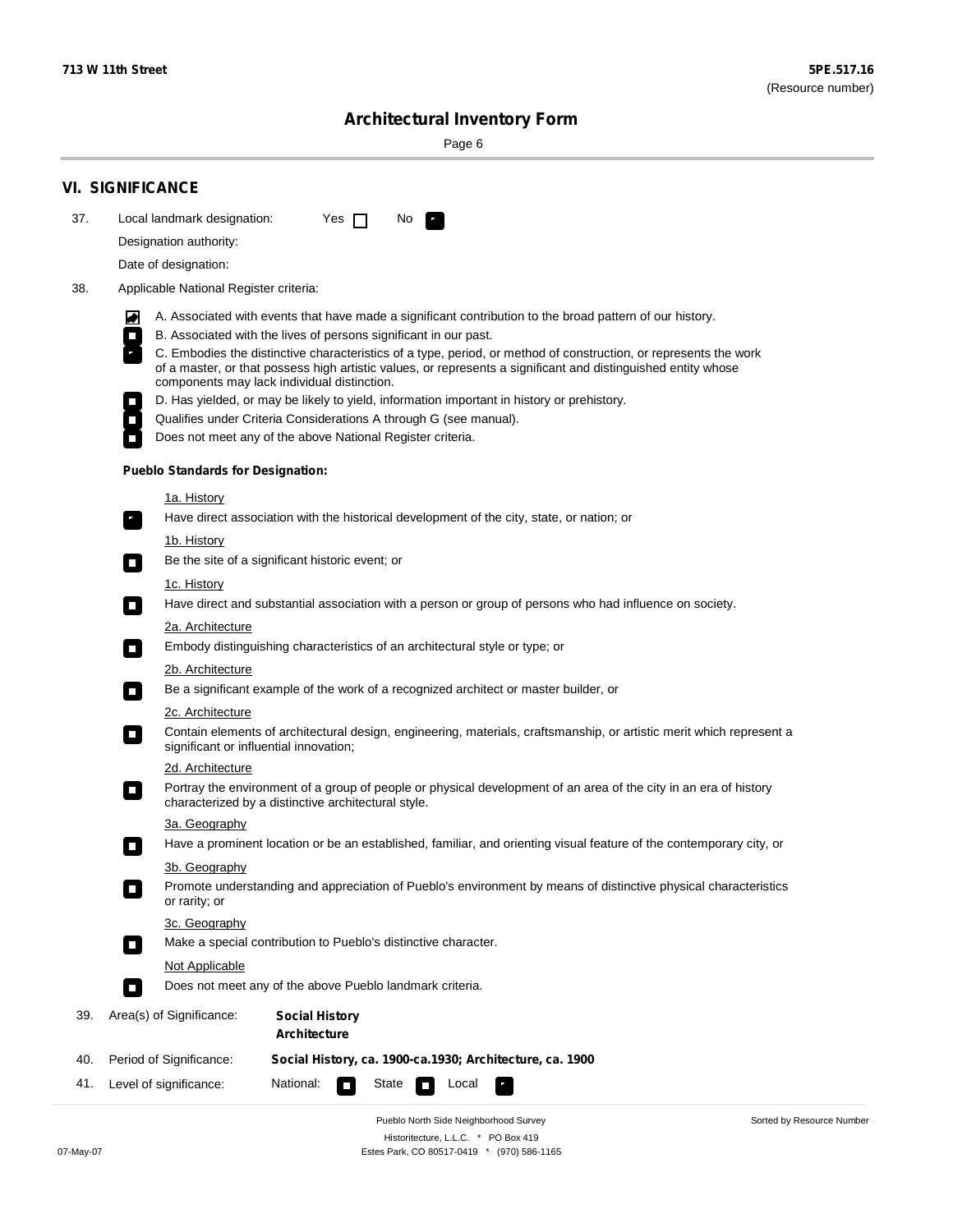Page 7

#### 42. Statement of significance:

This property is significant under National Register Criterion A (Pueblo Local Landmark Criterion 1A--history) for its **association with the development of Pueblo's North Side Neighborhood, reflecting a period when more architecturally** sophisticated buildings like this one joined the smaller, plainer dwellings originally constructed here. The house represents the rise of an influential merchant-entrepreneur class that chose to reside in this neighborhood. The building housed several **prominent Pueblo families: the Kings, McLagans, and Presseys. Moreover, it reflects the Great Depression-era, when** economic constraints forced many owners of large houses in this neighborhood to convert them into apartments. The house is significant under National Register Criterion C (Local Landmark Criterion 2a--architecture) as an intact example of a late **Victorian-era style. Character-defining features include a multi-gabled roof, asymmetrical massing, brick and stone** ornamentation, a wraparound porch, a short tower, and classical details (such as Doric columns and a dentiled cornice). It is also unusual that a house of this size and architectural sophistication, a showpiece of the period, occupied a mid-block parcel rather than a corner lot. The property is also significant under Local Landmark Criterion 2a (important individuals) for its association with three prominent Pueblo businessmen and entrepreneurs, Hosea B. King, George McLagan, and Sumner W. Pressey. The levels of architectural and historical significance, combined with physical integrity, are to the extent that this property would qualify for individual listing in the National Register of Historic Places, the Colorado State Register of Historic Properties, and as a City of Pueblo Landmark. It is most likely a contributing resource within any potential historic district.

#### 43. Assessment of historic physical integrity related to significance:

Constructed around 1900, the building on this property exhibits a moderate level of physical integrity relative to the seven aspects of integrity as defined by the National Park Service and the Colorado Historical Society: location, setting, design, materials, workmanship, feeling, and association. Extensive additions have been made to the rear (north) elevation of this house. However, these additions are isolated solely to the rear of the building and do not impact the character-defining features of the original building; they are nearly invisible when viewed from West 13th Street. As well, the additions themselves were constructed within the period of significance and help express the changes this building underwent as a **result of the economic realities of the Great Depression.**

#### **VII. NATIONAL REGISTER ELIGIBILITY ASSESSMENT**



If the building is in existing National Register district, is it contributing: 46.

#### **VIII. RECORDING INFORMATION**

| 47. | Photograph numbers): | <b>CD-ROM Photo Disc: North Side Photos</b><br>File Name(s): 11thstw713                                                       |
|-----|----------------------|-------------------------------------------------------------------------------------------------------------------------------|
|     | Negatives filed at:  | <b>Special Collections</b><br><b>Robert Hoag Rawlings Public Library</b><br>100 East Abriendo Avenue<br>Pueblo, CO 81004-4290 |
| 48. | Report title:        | <b>Pueblo North Side Neighborhood Survey</b>                                                                                  |
| 49. | $Date(s)$ :          | 04/28/05                                                                                                                      |
| 50. | Recorder(s):         | <b>Adam Thomas</b>                                                                                                            |
| 51. | Organization:        | Historitecture, L.L.C.                                                                                                        |
| 52. | Address:             | <b>PO Box 419</b><br>Estes Park, CO 80517-0419                                                                                |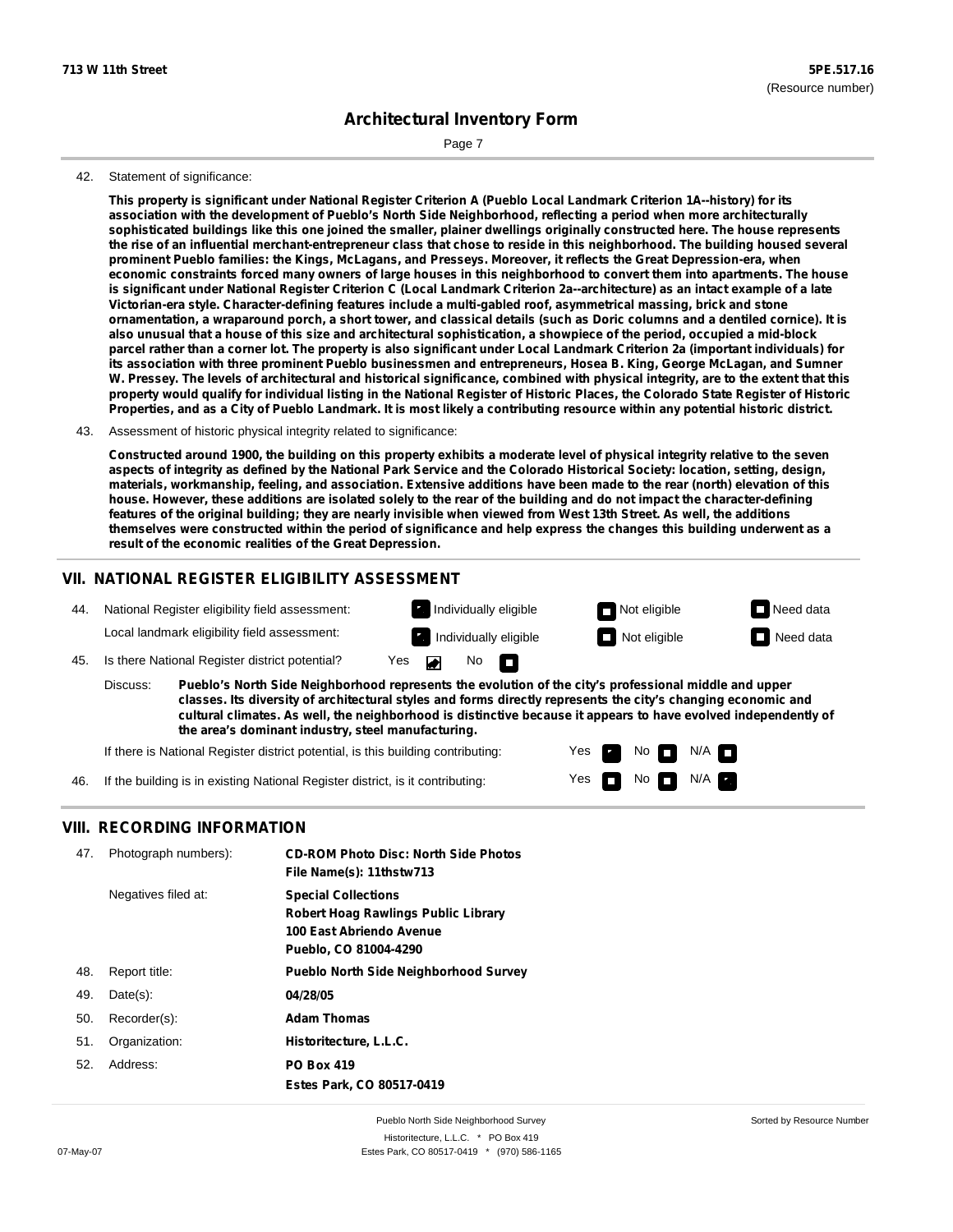Page 8

53. Phone number(s): **(970) 586-1165**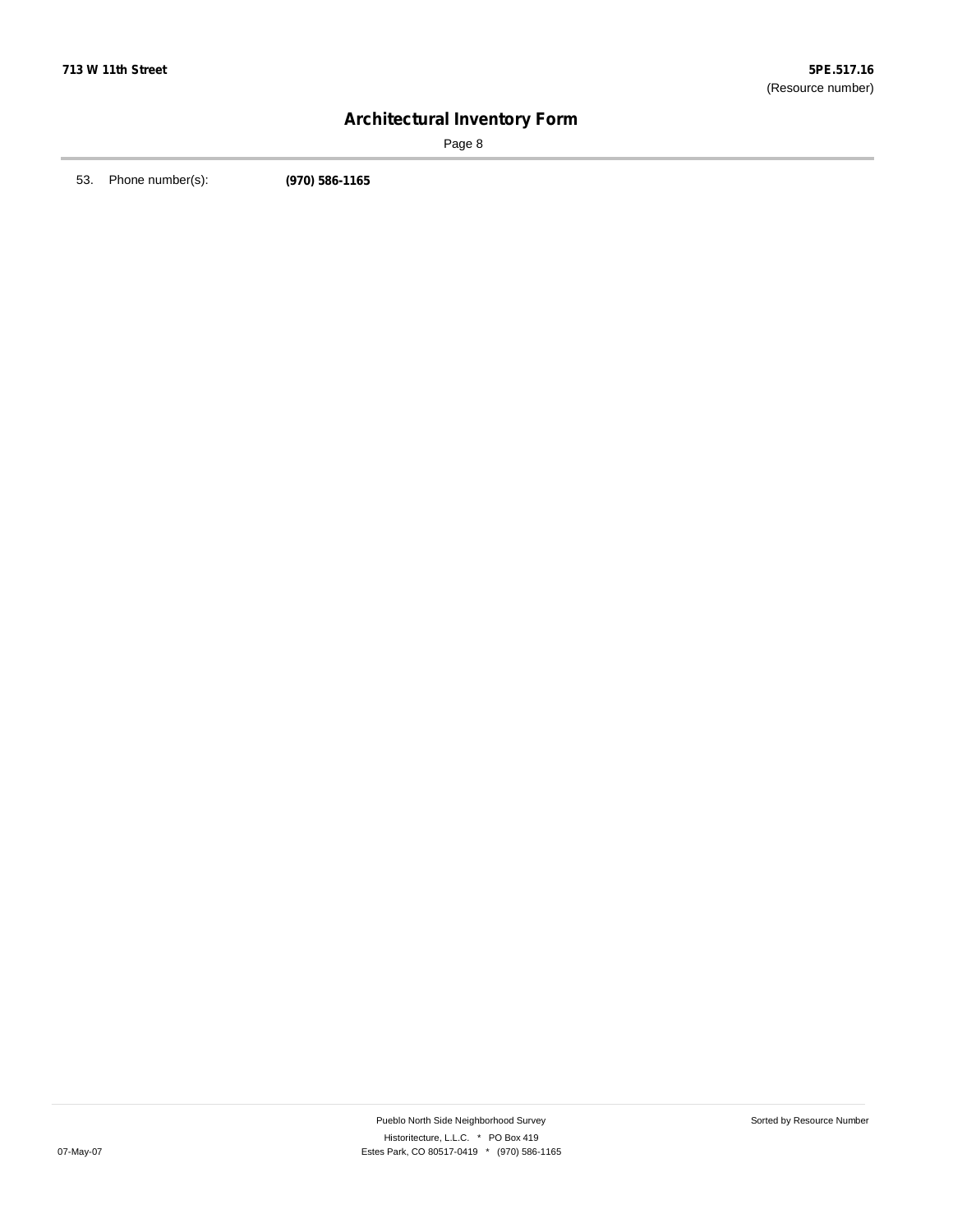Page 9